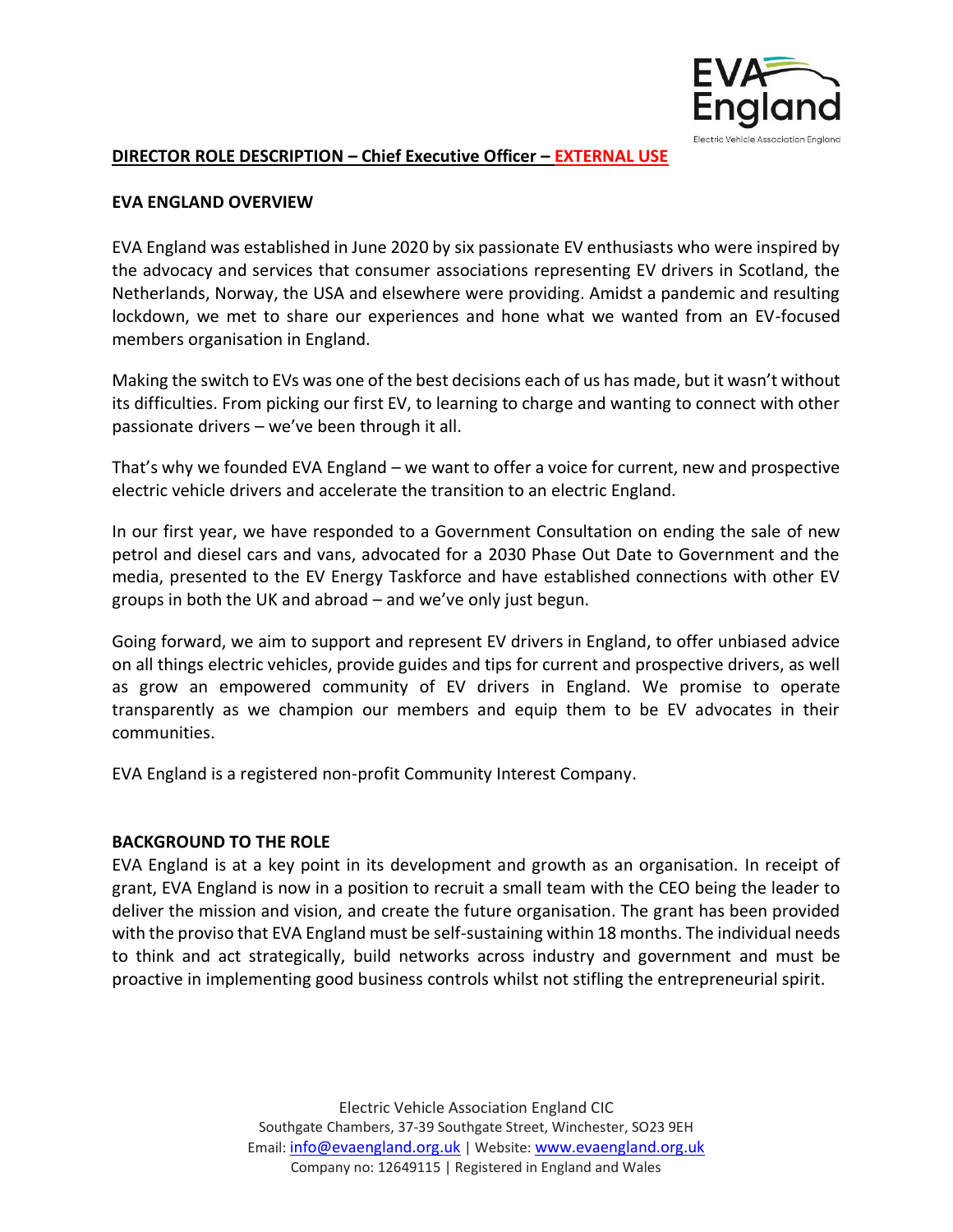

#### **JOB SUMMARY**

| <b>Job Title</b> | Chief Executive Officer - Electric Vehicle Association England CIC |
|------------------|--------------------------------------------------------------------|
| <b>Job Type</b>  | Full time, 18 month fixed term contract with potential to extend   |
| Salary           | up to £55,000                                                      |
| Pension          | employers contribution 5%                                          |
| <b>Base</b>      | England, remote with good accessibility to London                  |

## **INTRODUCTION**

Do you have an enthusiasm for electric vehicles? The Electric Vehicle Association England CIC (EVA England) Board of Directors is looking for a CEO to join our small and dynamic team.

This is an ideal role for an experienced professional looking at growing a not-for-profit organisation. This role is key for the next phase of our organisation in making EVA England a dynamic membership organisation and to be self-sustaining through membership and income generation.

## **JOB PURPOSE**

This role reports directly to, and is accountable to, the Board of Directors for the performance of EVA England. As CEO, you will be responsible for the overall success of EVA England and for making operational and managerial decisions. In addition to the overall success of our not-forprofit organisation, the CEO is responsible for leading and the execution of long- and mediumterm strategies to achieve EVA England's goals.

## **PRINCIPLE RESPONSIBILITIES**

- Leading on and delivering a funding and income generation strategy, fundraising and building positive partnerships. EVA England needs you to help us strategise and build a successful framework for our funding applications, to bring ideas to the table and be knowledgeable about the kind of funders we should be working with
- Developing a sustainable fundraising strategy to maximise income growth
- Supporting the Board in the development of EVA England's short- and long-term strategy and implementing EVA England's vision and mission along with setting strategic goals and making sure they are measurable and achievable
- Ensuring that the company maintains high social responsibility
- Leading and managing the overall operations of the company keeping good control, risk management and overall governance
- Building relationships and communicating, on behalf of EVA England, with stakeholders in industry, current and prospective EV drivers and government bodies
- Maintaining awareness of the EV market landscape, growth opportunities, industry developments, etc.

Electric Vehicle Association England CIC Southgate Chambers, 37-39 Southgate Street, Winchester, SO23 9EH Email: [info@evaengland.org.uk](mailto:info@evaengland.org.uk) | Website: [www.evaengland.org.uk](http://www.evaengland.org.uk/) Company no: 12649115 | Registered in England and Wales